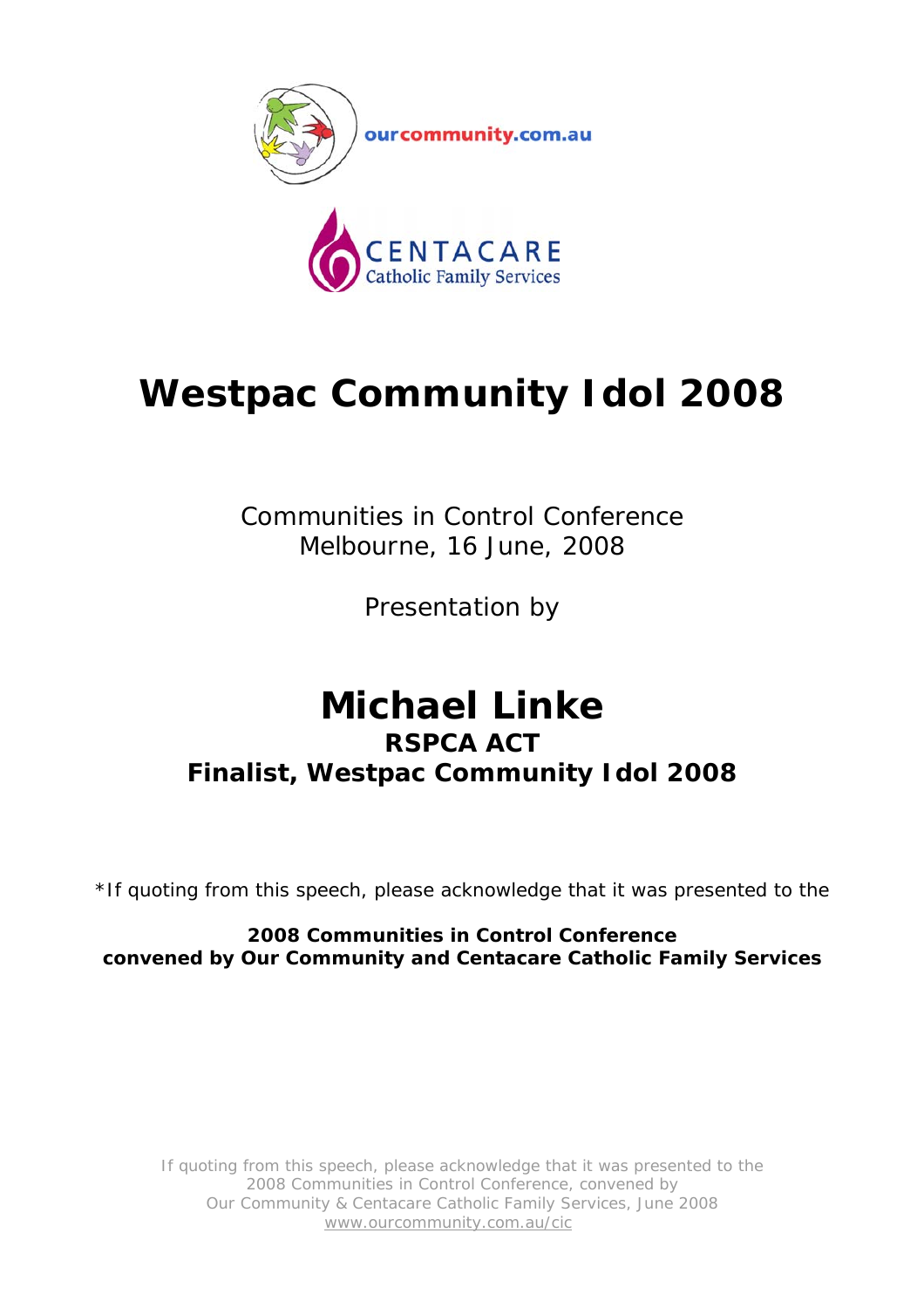Thank you. Firstly a round of applause to Desley and Ian – fantastic presentations and co-finalists. And thank you to all the supporters and people here.

Most people think the RSPCA's just about cats and dogs and obviously our core work is looking after cats and dogs. In the ACT it's about 8,500 cats, dogs, wombats, kangaroos, possums, birds, fish – you name it – that we look after and we provide care for each year.

But there's another part of our business that we do that we've been doing for a few years, and that's the hidden side of the work. Many people here today are involved in these areas – you work in domestic violence, you work in disability support, you work with alcohol, you work with drug rehabilitation, you work with children. And not many people would think that the RSPCA is involved in those types of services as well.

Well, today we're going to tell you a little bit about some of those services that we deliver under the auspice of what we call our Pet Support Program.

Who comes to the rescue when a series of these different scenarios happen? If we look at the first scenario, it's something not a lot of people like talking about – when domestic violence rears its ugly head.

65% of Australians own a pet of some type. Sadly, we have thousands and thousands of domestic violence incidents each year in this country. In those scenarios, 65% of those people also own a pet.

The very daunting and very scary statistic there is that more than half of the victims of domestic violence stay in the relationship for fear of what's going to happen to the pet. That's a very, very sad statistic, and something that concerned the RSPCA a number of years ago.

We looked at the research, we checked it, we ran it, we spoke to the experts and people and the reports came through that in most cases the female in the relationship said, "I'm not leaving this relationship. Something is going to happen to the cat. Something is going to happen to the dog. Refuges don't allow animals, so there is no escape there."

Part of my mandate at RSPCA is we don't want animals in animal shelters. The last place for an animal in this day and age is in an animal shelter. We're already overrun with an oversupply of abandoned and surrendered and stray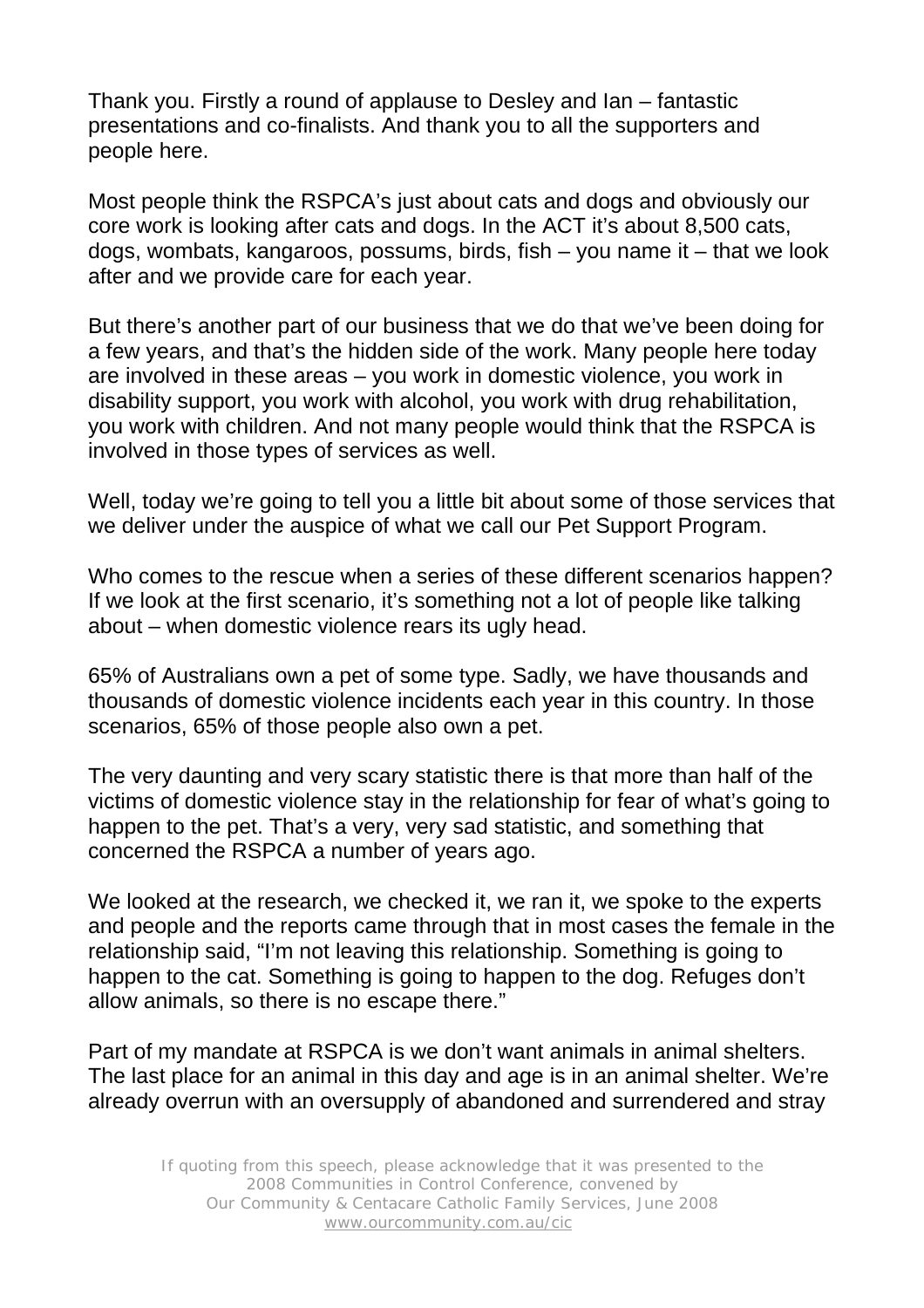animals. To take more animals off people because their life circumstances preclude them from owning an animal is just not right.

So we put a program in place called Pet Support, which provides a temporary opportunity to send an animal to an RSPCA shelter, sort yourself out, move yourself out of that domestically violent situation, into a refuge, into a new living arrangement. When everything is sorted out we then re-introduce the animal back to that person who owns it, so they've had this short-term care.

The key thing there, or one of the satisfying things for us, is that 57% of people who stay in that relationship have an instant opportunity to get out of that relationship. So it's a fantastic tool that we're using, and using to great success. Of course, it's one of those things that we like to have available that we hope we don't have to use.

Another one of the areas that we work with is in mental health. I've sat down with politicians on both sides of the fence and chatted to them about people who have mental health problems and own an animal. And the scary thing is a couple of politicians have said to me, "They should just surrender the animal," which to me is sickening. Everybody, as we've been hearing all day today from Bill Shorten and Jenny Macklin, everybody has the right to live as an individual on their terms and on the basis that they want to live. If somebody has mental health problems there's no reason they shouldn't have an animal.

However, people may need to go in to get some assistance with mental health episodes. Again, the service and the system that we provide for those people is we say, "Leave your animal with us for a short period of time, we'll foster care it for you, get the mental health services that you need, attend the placement that you need so you can get yourself through this episode. When you're out and you've solved that problem we'll reunite you with your animal, guaranteed."

About a third of people with mental health problems refuse mental health placements because of the animal. And that's just another startling statistic – that people are so attached to their animal, and there's that fear that they're going to lose their animal if they leave it. But we give them that guarantee that the animal will come back to them.

The next one is essentially some of our core work. Who's going to intervene if a child thinks it's OK to kick the cat or injure a dog? There are a range of activities and programs that we have in place. In the ACT in the last 12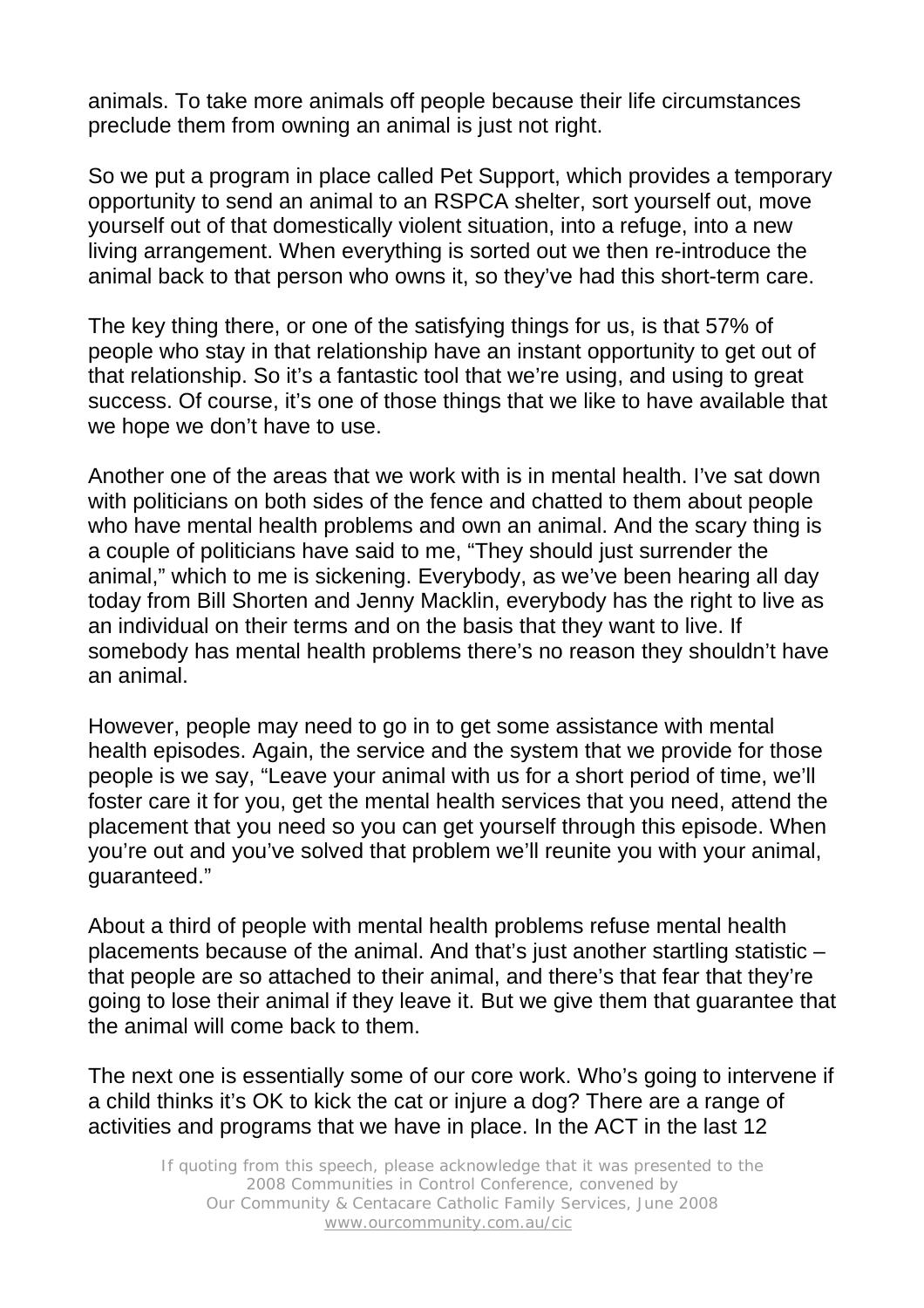months we've become the first jurisdiction in this country to have had animal welfare committed to part of the core curriculum of primary school and high school students. It's the first time the Labor Government in the ACT has listened to an RSPCA and said, "Animal welfare is so important, we're going to put that onto your school curriculum." That's a fantastic outcome for us.

There are a range of other programs that we have. There's the Spot Program and there's Pet Peppers, there's a whole range of programs that address animal cruelty in the school system, but nothing tied to the curriculum that forces principals and teachers to focus on animal welfare and focus on the cruelty, and to create empathy around that.

An additional part of that program is our teaching of a love and compassion program that we're working on, which works on children with mental health problems, children with anger management problems, children with difficulties, who are in special classes or special schools that need that additional level of support. We work with those kids and assist them.

What we're hoping to do into the future, our focus is on early intervention – this is one of the key things. Obviously, education and working through that to work with the community is a big part of that, working with allied health services, talking to people in mental health groups, talking to people in domestic violence groups. You guys are the experts in delivering those services. Give us the animal – we're the experts with animals. And then families can get back together and we can reintroduce the animal.

I'll just use Julian as an example, if Julian can pop up on stage for me.

Julian has just come to the RSPCA and he's done the right thing and he's adopted a wonderful Dalmatian from the RSPCA.

Julian's adopted that dog and he lives in Canberra, a fantastic place of course. But over time people move away from Canberra and Julian's left on his own and he's getting a little bit older and he's starting to have some health problems.

He calls up the health system and he wants to go in and receive some health services. But he's worried about this little Dalmatian. Julian needs to get some health services but he's unwilling to part with that animal. His friends who are living in Sydney and his family who are living in Brisbane now are saying, "Just surrender it to the RSPCA." But Julian's refusing to do that because he wants to stay with this animal, and he's getting sicker and sicker